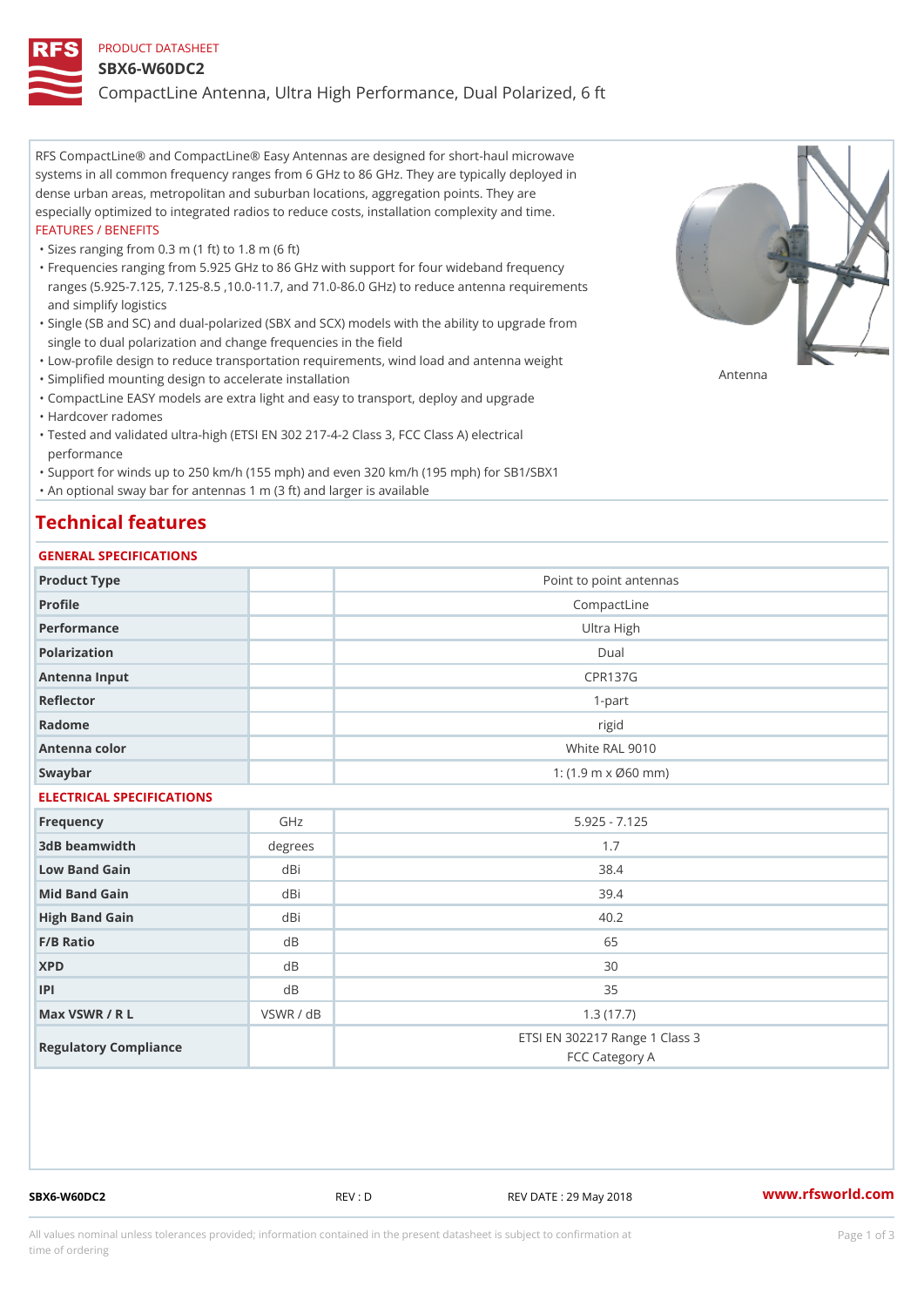### PRODUCT DATASHEET

### SBX6-W60DC2

CompactLine Antenna, Ultra High Performance, Dual Polarized, 6 ft

| MECHANICAL SPECIFICATIONS                                                      |              |                                                   |
|--------------------------------------------------------------------------------|--------------|---------------------------------------------------|
| Diameter                                                                       | ft $(m)$     | 6(1.8)                                            |
| Elevation Adjustment                                                           | degrees      | ± 5                                               |
| Azimuth Adjustment                                                             | degrees      | ± 5                                               |
| Polarization Adjustment                                                        | degrees      | ± 5                                               |
| Mounting Pipe Diameter<br>minimum                                              | $mm$ (in)    | 114(4.5)                                          |
| Mounting Pipe Diameter<br>maximum                                              | $mm$ (in)    | 114(4.5)                                          |
| Approximate Weight                                                             | kg (lb)      | 90(198)                                           |
| Survival Windspeed                                                             | $km/h$ (mph) | 252 (155)                                         |
| Operational Windspeed                                                          | $km/h$ (mph) | 252 (155)                                         |
| <b>STRUCTURE</b>                                                               |              |                                                   |
| Radome Material                                                                |              | rigid                                             |
| FURTHER ACCESSORIES                                                            |              |                                                   |
| optional Swaybar                                                               |              | 1: SMA-SK-6 (1.9 m x Ø60 mm)                      |
| Further Accessories                                                            |              | SMA-SKO-UNIVERSAL-L : Universal sway bar fixation |
| MOUNTOUTLINE                                                                   |              |                                                   |
| m m<br>$Dimenision_A$<br>(in)                                                  | 1900(74.8)   |                                                   |
| m m<br>$Dimension_B$<br>(in)                                                   | 910(35.8)    |                                                   |
| m m<br>$Dimension_C$<br>(in)                                                   | 362(14.3)    |                                                   |
| $Dim_D - D -$<br>m m<br>$114$ m m (4.5 _ ir ) $\sqrt{$ ii p $\sqrt{$ $\approx$ | 416 (16.4)   |                                                   |
| m m<br>$Dimension$ = E<br>(i n)                                                | 83 (3.3)     |                                                   |
| m m<br>$Dimension_F$<br>(in)                                                   | 785 (30.9)   |                                                   |
| m m<br>$D$ imension $_G$<br>(in)                                               | 305(12)      |                                                   |

SBX6-W60DC2 REV : D REV DATE : 29 May 2018 WWW.rfsworld.com